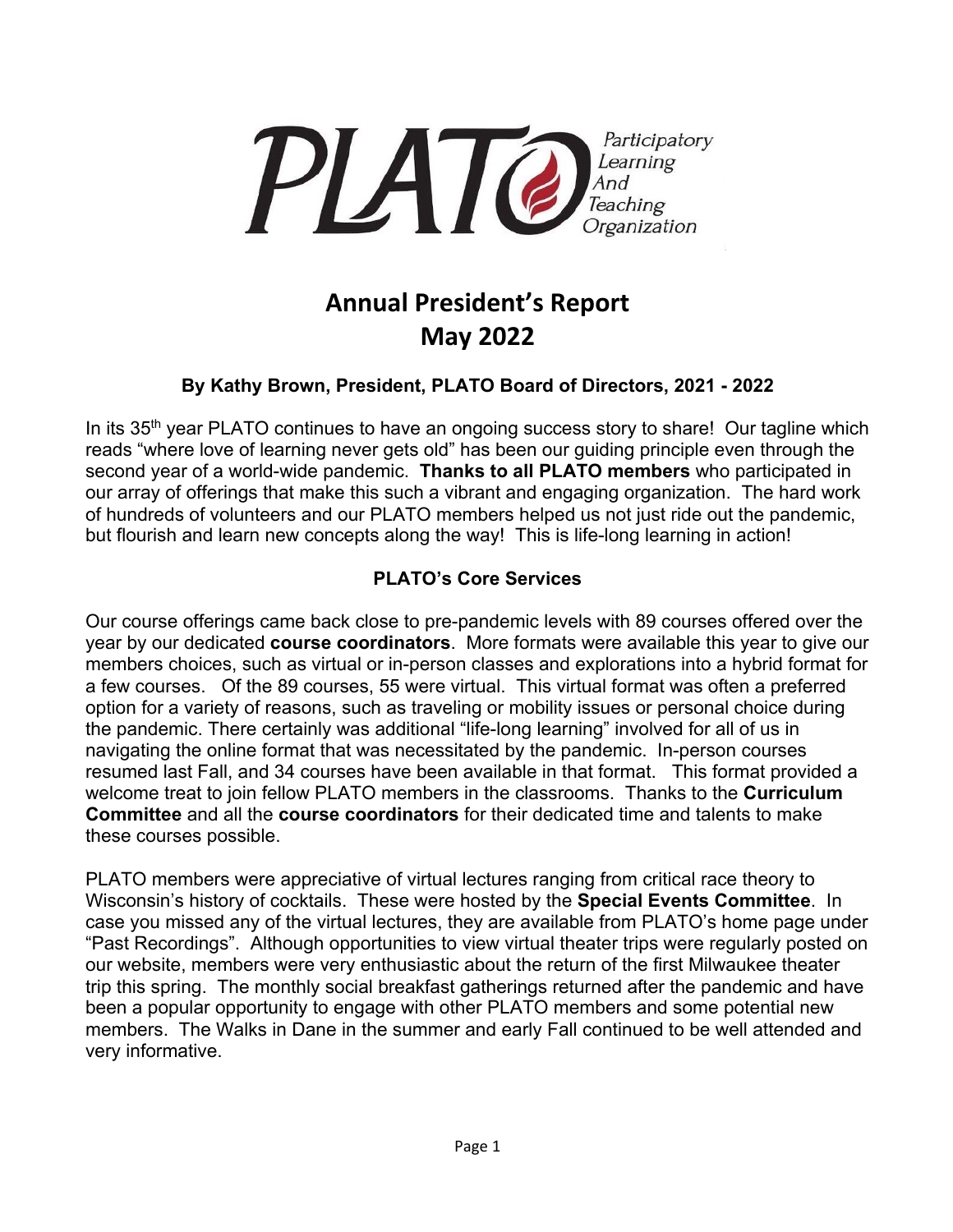To be resilient during pandemic times meant securing guidance not only from the CDC and Dane County Health but also from within PLATO. We were guided by the expertise of five of our own members with public health, medical, and legal backgrounds who formed our own **PLATO Covid Advisory Workgroup.** The collaboration between this Workgroup and the **PLATO Board** helped our organization walk through the pandemic with our eyes open since we were driven by Public Health principles. Thanks to this dedicated group who guided us during the pandemic.

Our **treasurer** reports that PLATO is in sound financial health even after two years of a pandemic that disrupted our typical programming. We have a healthy cash balance and membership renewals that allow us to achieve our projected revenue numbers.

# **PLATO's Creativity and Ingenuity**

The *Agora* **Editorial Board** published Volume 7 of its biennial journal of arts and ideas last Fall, and it contained 40 pieces submitted by PLATO members. The entries from this Volume could be enjoyed in printed or online formats. On a bi-weekly basis, members could enjoy *Agora* features in the Tuesday Weekly Update email along with audio or video comments by the artists available on PLATO's website thanks to a collaboration with the **Technology Committee**.

The **Diversity Awareness Committee** continued to foster our desire for life-long learning by initiating a new educational feature in the Tuesday Weekly Update emails called Did You Know. These features highlighted notable contributions of people outside the mainstream population who were often unknown to the readers.

The talents of the **Technology Committee** volunteers proved invaluable as they provided behind-the-scenes assistance to other PLATO committees to enhance the offerings of our organization. These committee volunteers maintained our website and redesigned it to meet the changing needs of the organization. Because of our strong online presence and infrastructure, we were able to quickly move to virtual programming and continue to offer that format even as pandemic numbers subside.

The **Membership & Communication Committee** reported that our membership numbers are close to pre-pandemic levels. As part of this year's renewal process, all members received an email from PLATO asking for feedback about our services. This Committee initiated a new campaign starting this Spring that is featured monthly in the Tuesday Weekly Update emails. These human-interest elements include photographs of those featured along with a variety of formats that highlight the value of membership in PLATO.

The PLATO Education Fund continued to be well supported by our members during our annual fundraising campaign. The **Fund Development Committee** members researched how best to have an impact on those in need with the funds collected. Part of PLATO's mission is to support programs providing educational opportunities for learners of all ages in greater Madison.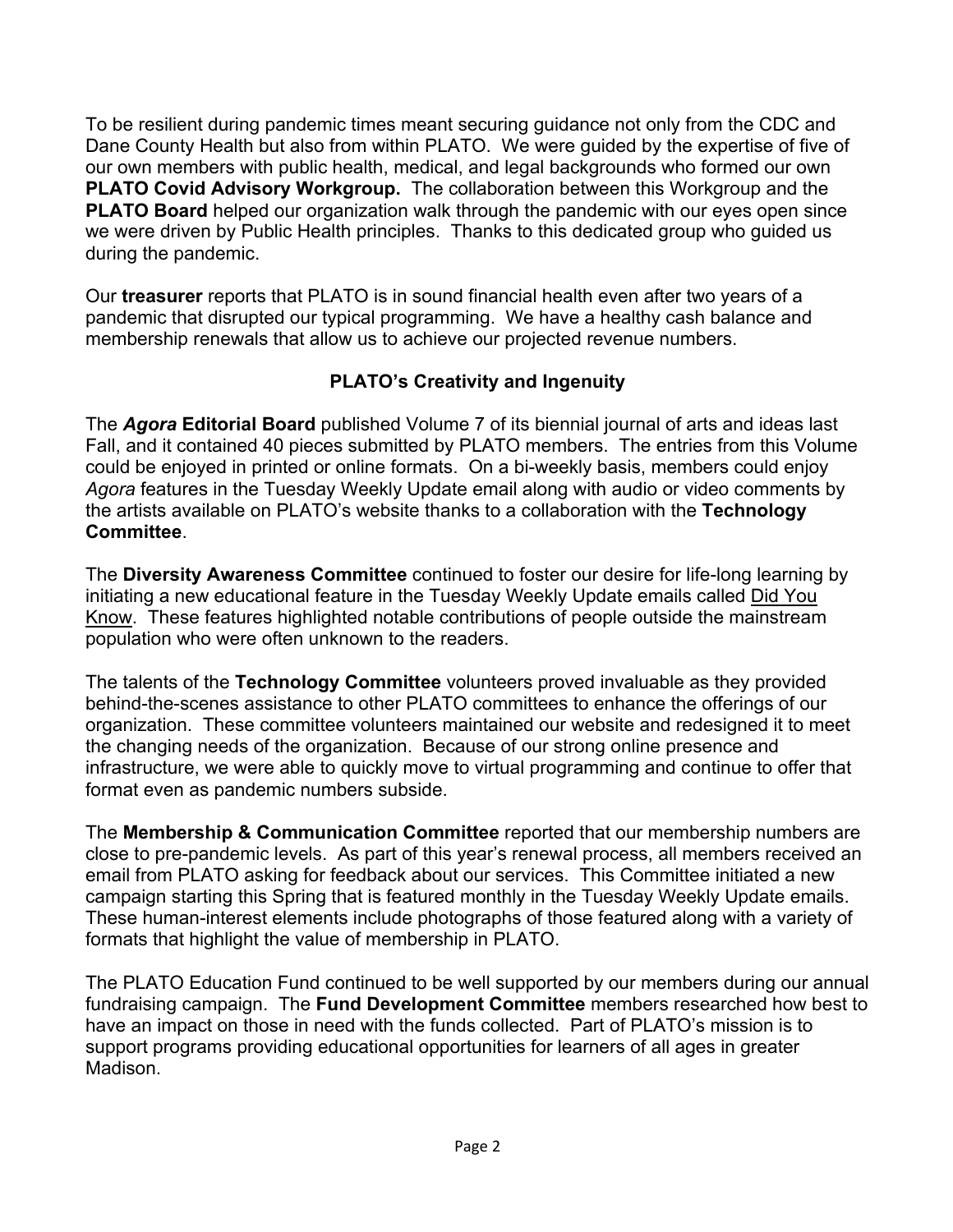### **PLATO Committees**

Thank you to all the committee members who volunteered their time and talents.

Curriculum Committee **Finance Committee** Special Events Committee Technology Committee Covid Advisory Workgroup Nominating Committee

Fund Development Committee Membership & Communication Committee The Agora Editorial Board Diversity Awareness Committee

## **PLATO Board of Directors**

Thank you to those who served on the PLATO Board 2021 – 2022

#### **Officers:**

Kathy Brown, President Rod McKenzie, Vice President Scott Kolar, Treasurer Patricia Herrling, Secretary Michael Stevens, Past President

#### **Standing Committee Chairs**

Paul Thompson, Curriculum Committee Chair Carla DiIorio, Special Events Committee Co-Chair Hedy Lukas, Membership & Communication Chair Scott Kolar, Technology Committee Chair Rod McKenzie, Fund Development Chair

#### **At-Large Directors**

Alan Capelle Jatinder Cheema Dory Christensen Mike Kernats Sharon Scrattish

#### **PLATO Board Members Completing Service this Year**

Sharon Scrattish At-Large Director 2019 - 2022 Michael Stevens President 2018 – 2020, Vice President 2016 – 2018 Paul Thompson Curriculum Committee Chair 2020 - 2022

• Scott Kolar is stepping down as Treasurer, but he remains on the Board as Technology Committee Chair